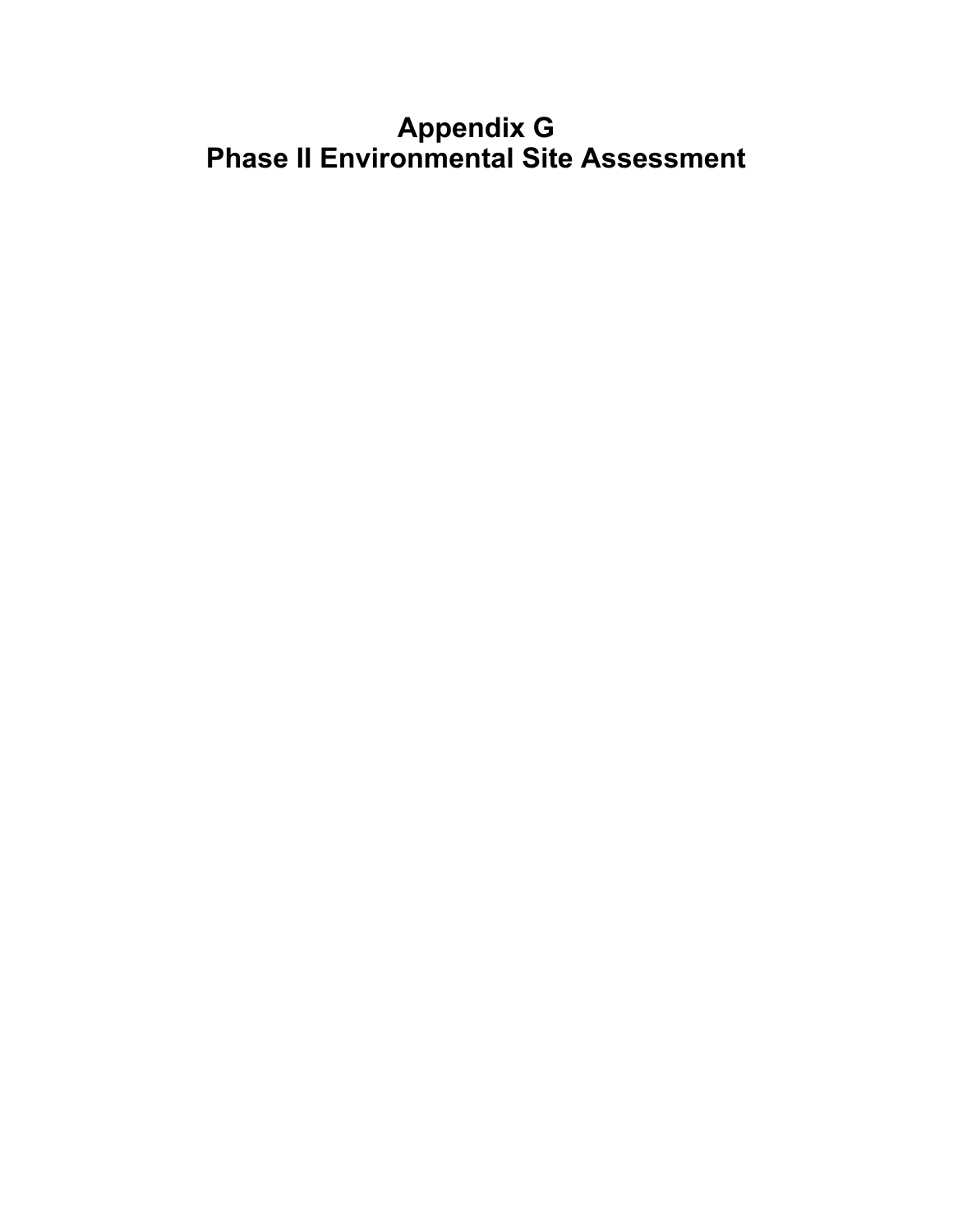June 13, 2020 (Revised November 2, 2020)

**Mark Irving** A0702 Morgan Hill, L.P. 2000 E. Fourth St. Suite 205 Santa Ana, CA 92705



Via email: [mirving@uhcllc.net](mailto:mirving@uhcllc.net)

**Subject: Shallow Soil Sampling Report 15480 Watsonville Road Assessor's Parcel Number 779-04-075 (South 3.7-acres) Morgan Hill, Santa Clara County, California 95038 Project No. 1219003**

Reference: **"***Phase I Environmental Site Assessment, Residential Redevelopment Property, APN 779-04- 075 (South 3.7 Acres); 15480 Watsonville Road, Santa Clara County, California*" dated April 2, 2020, Project 1219003a, TAGDD

Dear Sir:

The following letter report documents limited soil sampling conducted at the referenced site location on June 3, 2020 in accordance with our approved Change Order No. 2 dated April 5, 2020.

# **BACKGROUND**

TA-Group DD, LLC (TAGDD) conducted a Phase I Environmental Site Assessment (ESA) in April 2020 (referenced above) for the southern half of a 3.7-acre property located at the southeast corner of Monterey Road and Watsonville Road, at an address of 15480 Watsonville Road, in the City of Morgan Hill, Santa Clara County, California.

The Phase I concluded that a *Recognized Environmental Condition* (REC) was present at the site, based on the historic presence of a toxic insecticide (*Perm-Up 3.2EC)* used at the facility, which contained volatile organic compounds (VOC). Interviews with the operators indicated that surface water collected at the facility, which would presumably contain the insecticide, was gathered in a sump on the west side of the facility and subsequently discharged via a sprinkler system located at the southern end of the facility.

Based on the TAGDD recommended that limited soil sampling be conducted within the sprinklered area to assess the potential presence of VOC (and organochloride pesticides). Three shallow soil samples were collected and analyzed for this purpose.

#### **PREPARATION ACTIVITIES**

Prior to conducting field activities, TAGDD staff coordinated site access with Client. Utility clearance had formerly been conducted (DigAlert ticket (Ticket No. X002600208-00x).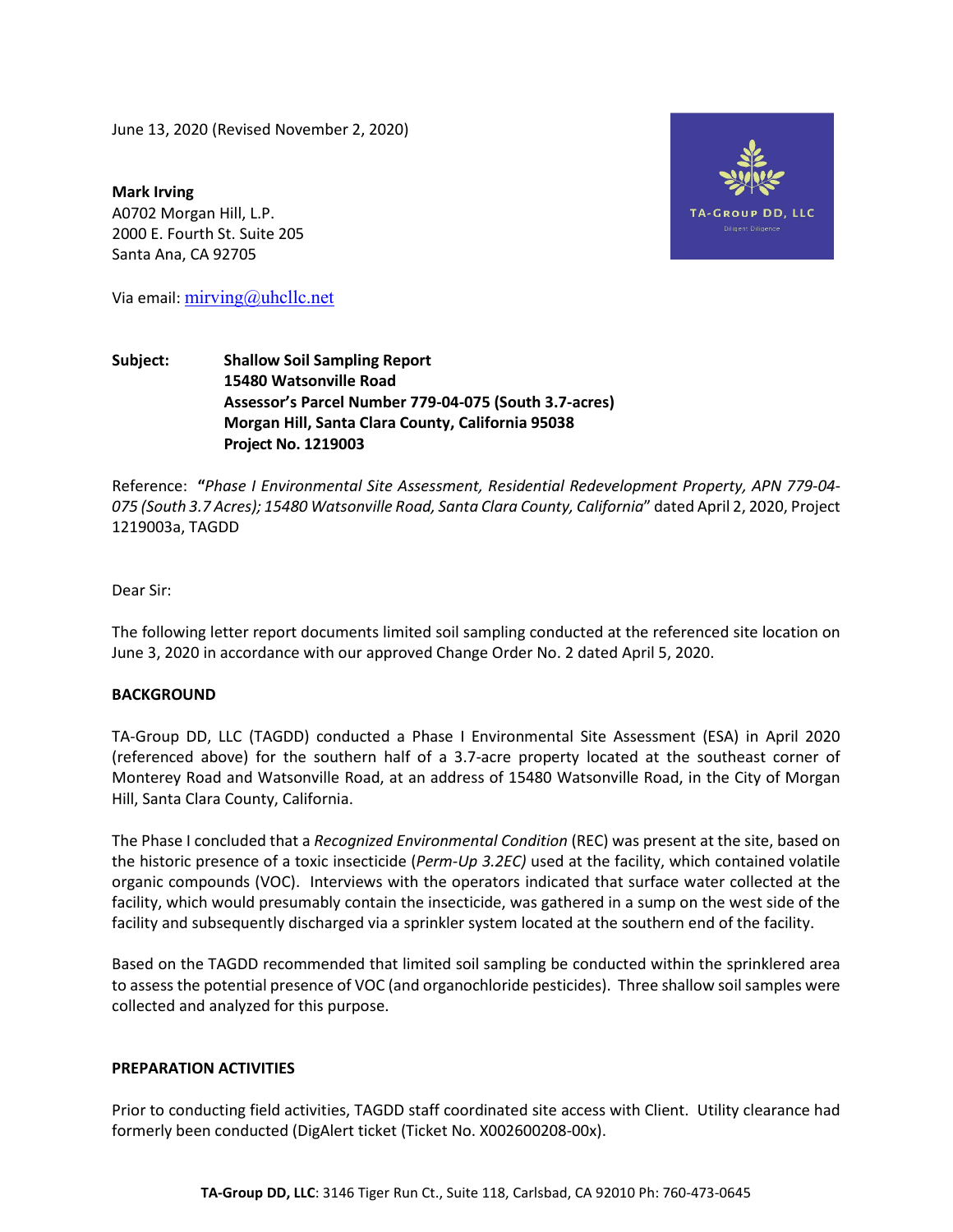# **SAMPLING RATIONALE & ANALYTICAL PROGRAM**

Historical information indicated that water potentially containing *Perm-Up 3.2EC-related* VOC, was collected and disbursed in a sprinkler system at the southern end of the facility. If present, contaminants would be expected to be greatest near surface. Three shallow soil samples were collected in the sprinkler disbursement area and analyzed for VOC by EPA Method 8260b and Organochloride Pesticides by EPA Method 8181. **Figure 1** shows sample locations.

# **SAMPLING PROCEDURES**

Excavation tools were cleaned prior and between holes to prevent cross contamination. Soil samples were collected by excavating to a depth of 6-10 inches below grade with a shovel, to moist relatively undisturbed soil. The holes were cleared 4-ounce glass sample jars used to collect samples. Jars were forced into the loosened subgrade soil, the soil leveled, and the sample lid screwed tightly down to prevent headspace. The sampler changed latex gloves between sample locations. Jars were immediately labeled and placed into a dry-ice chilled cooler prior to immediate transport to the laboratory; Torrent Laboratories, in Milpitas, California.

#### **SOIL SAMPLE RESULTS**

EPA 8260b VOCs were not detected in any samples. Laboratory results are attached. The pesticides Chlordane and DDT/DDE were found in one sample. **Table 1** includes sample results and referenced guidance.

| <b>Table 1</b>              |                               |           |           |           |                                     |
|-----------------------------|-------------------------------|-----------|-----------|-----------|-------------------------------------|
| Results in ug/Kg            |                               |           |           |           |                                     |
| EPA Method 8260B            |                               |           |           |           |                                     |
| Sample ID                   | <b>VOC</b><br><b>EPA 8026</b> | 4.4'-DDT  | 4.4'-DDE  | Chlordane | Gamma-Chlordane/<br>Alpha-Chlordane |
| 1219003-HA-1                | ND.                           | 7.20      | 7.34      | 477       | 30.5 / 49.4                         |
| 1219003-HA-2                | ND.                           | <b>ND</b> | <b>ND</b> | <b>ND</b> | ND.                                 |
| 1219003-HA-3                | ND.                           | <b>ND</b> | <b>ND</b> | <b>ND</b> | <b>ND</b>                           |
|                             |                               |           |           |           |                                     |
| <b>Reporting Limits</b>     | 5.0                           | 3.9       | 2.6       | 42        | 3.3/3.5                             |
| 2019 SFRWQCB<br>Tier 1 ESL* | N/A                           | $1.1***$  | $330**$   | 8.5       | (not listed; use 8.5)               |
|                             |                               |           |           |           |                                     |

\*San Francisco RWQCB Tier 1 Environmental Screening Levels 2019, Revision 2; *Based on a generic site conceptual model designed for use at most sites*

*\*\* ESL refers only to "DDE" and "DDE"*

# **DISCUSSION/CONCLUSIONS**

No VOC related to the former application of *Perm-Up 3.2EC* insecticide was found in samples collected by TAGDD. Pesticides attributed to previous agricultural use on the property including DDT, DDE, and Chlordane and Chlordane isomers were found in only one of three samples. Based on experience at similar sites and the absence of these compounds in two or three samples, it is likely that these pesticides are present non-uniformly, and not representative of surficial soil conditions.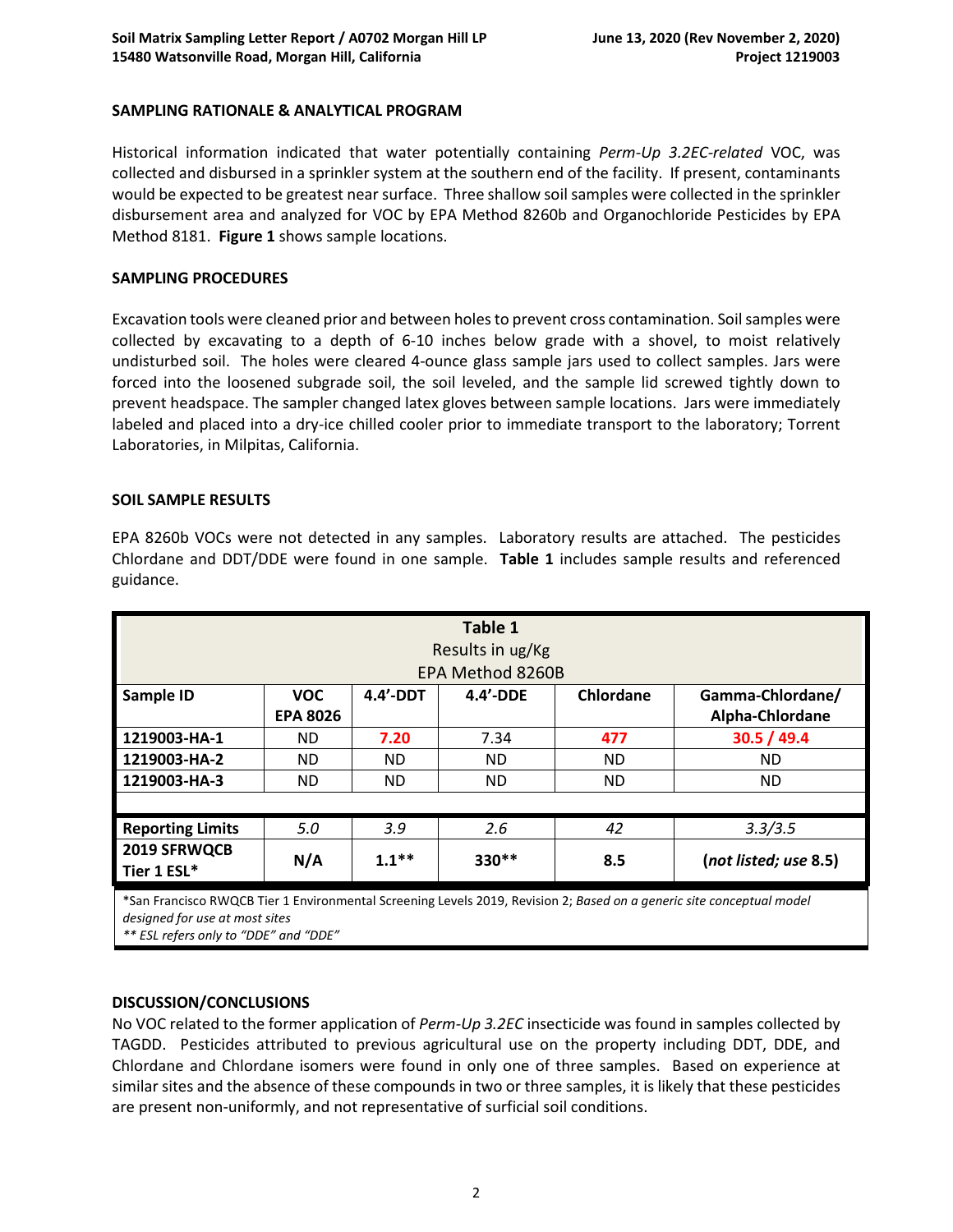#### **RECOMMENDATIONS**

Post demolition, TAGDD recommends that a sampling grid be superimposed and discrete shallow samples collected at points currently under building foundations to identify any potential areas impacted by Chlordane and/or DDT isomers. In our experience, hot spots of pesticide-impacted soils are typically of limited volume and are typically excavated and disposed of without substantial grading. For larger quantities of soils that are non-hazardous, subject to regulatory approval, such soils may generally be placed under interior roads, parking areas, or buildings during normal grading operations to prevent future residential exposure.

# **LIMITATIONS**

Findings provided herein have been derived in accordance with current standards of practice, and no warranty is expressed or implied. Standards of practice are subject to change with time. This report has been prepared for the sole use of the Client. Site conditions, land use (both onsite and offsite), or other factors may change as a result of manmade influences, and additional work may be required with the passage of time.

This report should not be relied upon by other parties without the express written consent of TAGDD or our Client, subject to our contract limitations. Any use or reliance upon this environmental evaluation by a party other than the Client, shall be solely at the risk of such third party and without legal recourse against TA-Group DD, its employees, officers, or directors, regardless of whether the action in which recovery of damages is brought or based upon contract, tort, statue, or otherwise. The Client has the responsibility to see that all parties to the project, including the designer, contractor, subcontractor, and building official, etc. are aware of this report in its complete form.

This report contains information which may be used in the preparation of contract specifications; however, the report is not designed as a specification document, and may not contain sufficient information for use without additional assessment. TAGDD assumes no responsibility or liability for work or testing performed by others. In addition, this report may be subject to review by the controlling authorities.

Thank you for contacting TAGDD regarding this important project. If you have questions, please contact the undersigned at (760) 473-0645.

Sincerely, **TA-Group DD, LLC** Timothy A. Lester, CEM

Founder/Principal

Attachments: Figure 1: Sampling Locations Torrent Laboratory Report